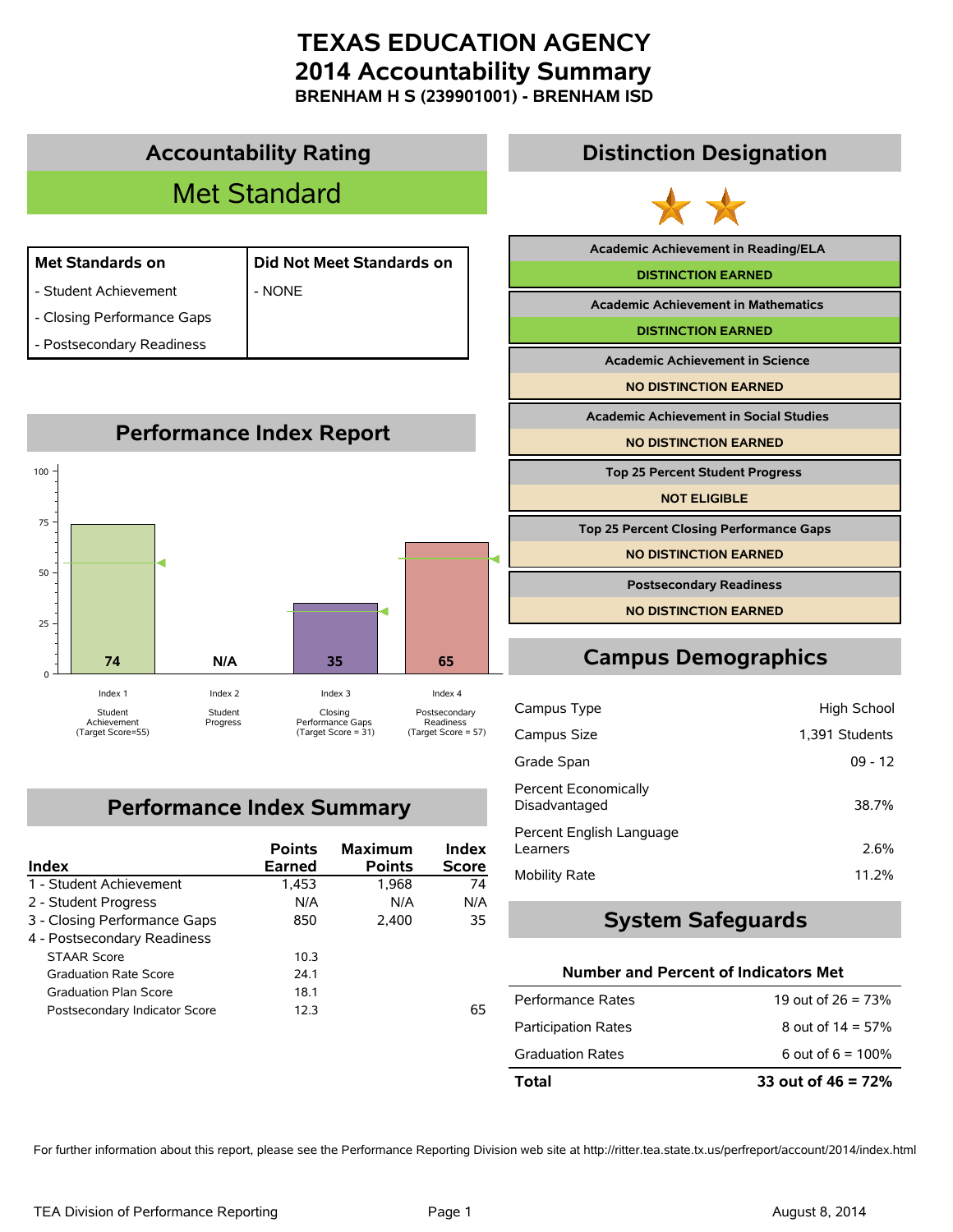**PRIDE ACADEMY (239901004) - BRENHAM ISD**



### **Performance Index Summary**

| Index                         | <b>Points</b><br><b>Earned</b> | <b>Maximum</b><br><b>Points</b> | Index<br><b>Score</b> |
|-------------------------------|--------------------------------|---------------------------------|-----------------------|
| 1 - Student Achievement       | 16                             | 39                              | 41                    |
| 2 - Student Progress          | N/A                            | N/A                             | N/A                   |
| 3 - Closing Performance Gaps  | N/A                            | N/A                             | N/A                   |
| 4 - Postsecondary Readiness   |                                |                                 |                       |
| <b>STAAR Score</b>            | N/A                            |                                 |                       |
| <b>Graduation Rate Score</b>  | 28.8                           |                                 |                       |
| <b>Graduation Plan Score</b>  | N/A                            |                                 |                       |
| Postsecondary Indicator Score | N/A                            |                                 | 50*                   |

\* Includes bonus points that may have been added to the Index 4 Score.

# **Campus Demographics**

| Campus Type                                  | High School |
|----------------------------------------------|-------------|
| Campus Size                                  | 12 Students |
| Grade Span                                   | $10 - 12$   |
| <b>Percent Economically</b><br>Disadvantaged | 41.7%       |
| Percent English Language<br>Learners         | $0.0\%$     |
| <b>Mobility Rate</b>                         | 50.0%       |

#### **System Safeguards**

#### **Number and Percent of Indicators Met**

| Total                      | 0 out of $3 = 0\%$ |
|----------------------------|--------------------|
| <b>Graduation Rates</b>    | N/A                |
| <b>Participation Rates</b> | 0 out of $2 = 0\%$ |
| Performance Rates          | 0 out of $1 = 0\%$ |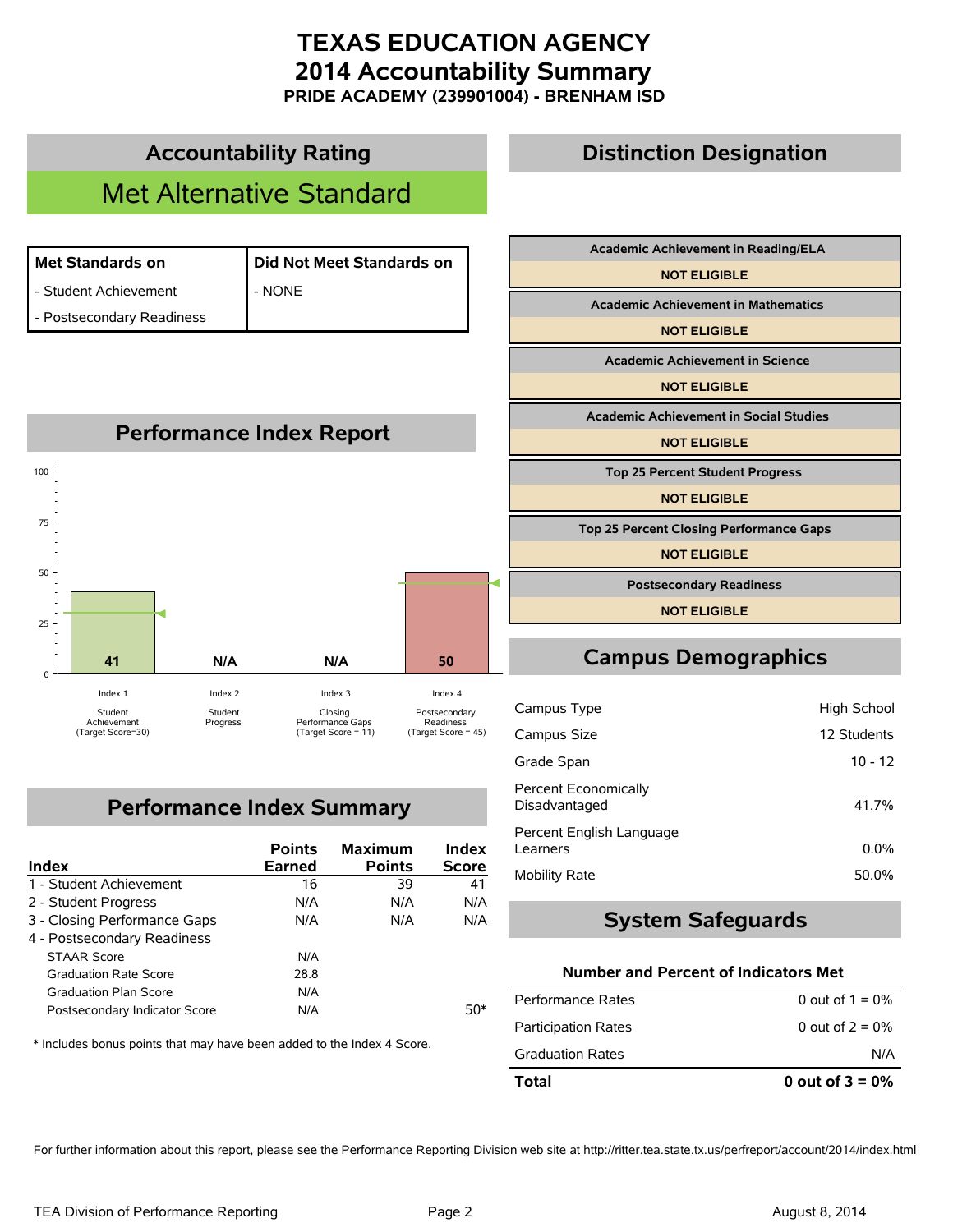**BRENHAM MIDDLE (239901041) - BRENHAM ISD**



### **Performance Index Summary**

| Index                         | <b>Points</b><br>Earned | <b>Maximum</b><br><b>Points</b> | Index<br><b>Score</b> |
|-------------------------------|-------------------------|---------------------------------|-----------------------|
| 1 - Student Achievement       | 1,270                   | 1,599                           | 79                    |
| 2 - Student Progress          | 805                     | 2,400                           | 34                    |
| 3 - Closing Performance Gaps  | 732                     | 1.800                           | 41                    |
| 4 - Postsecondary Readiness   |                         |                                 |                       |
| <b>STAAR Score</b>            | 28.5                    |                                 |                       |
| <b>Graduation Rate Score</b>  | N/A                     |                                 |                       |
| <b>Graduation Plan Score</b>  | N/A                     |                                 |                       |
| Postsecondary Indicator Score | N/A                     |                                 | 29                    |

#### **Distinction Designation**

**Academic Achievement in Reading/ELA**

**Academic Achievement in Mathematics**

**DISTINCTION EARNED**

**Academic Achievement in Science**

**Academic Achievement in Social Studies**

**Top 25 Percent Student Progress**

**Top 25 Percent Closing Performance Gaps**

**NO DISTINCTION EARNED**

**Postsecondary Readiness**

**NO DISTINCTION EARNED**

## **Campus Demographics**

| Campus Type                           |              |
|---------------------------------------|--------------|
| Campus Size                           | 668 Students |
| Grade Span                            | $05 - 06$    |
| Percent Economically<br>Disadvantaged | 59.7%        |
| Percent English Language<br>Learners  | 14.5%        |
| <b>Mobility Rate</b>                  | 8.5%         |

#### **System Safeguards**

#### **Number and Percent of Indicators Met**

| Total                      | 35 out of $35 = 100\%$ |
|----------------------------|------------------------|
| <b>Graduation Rates</b>    | N/A                    |
| <b>Participation Rates</b> | 14 out of $14 = 100\%$ |
| Performance Rates          | 21 out of $21 = 100\%$ |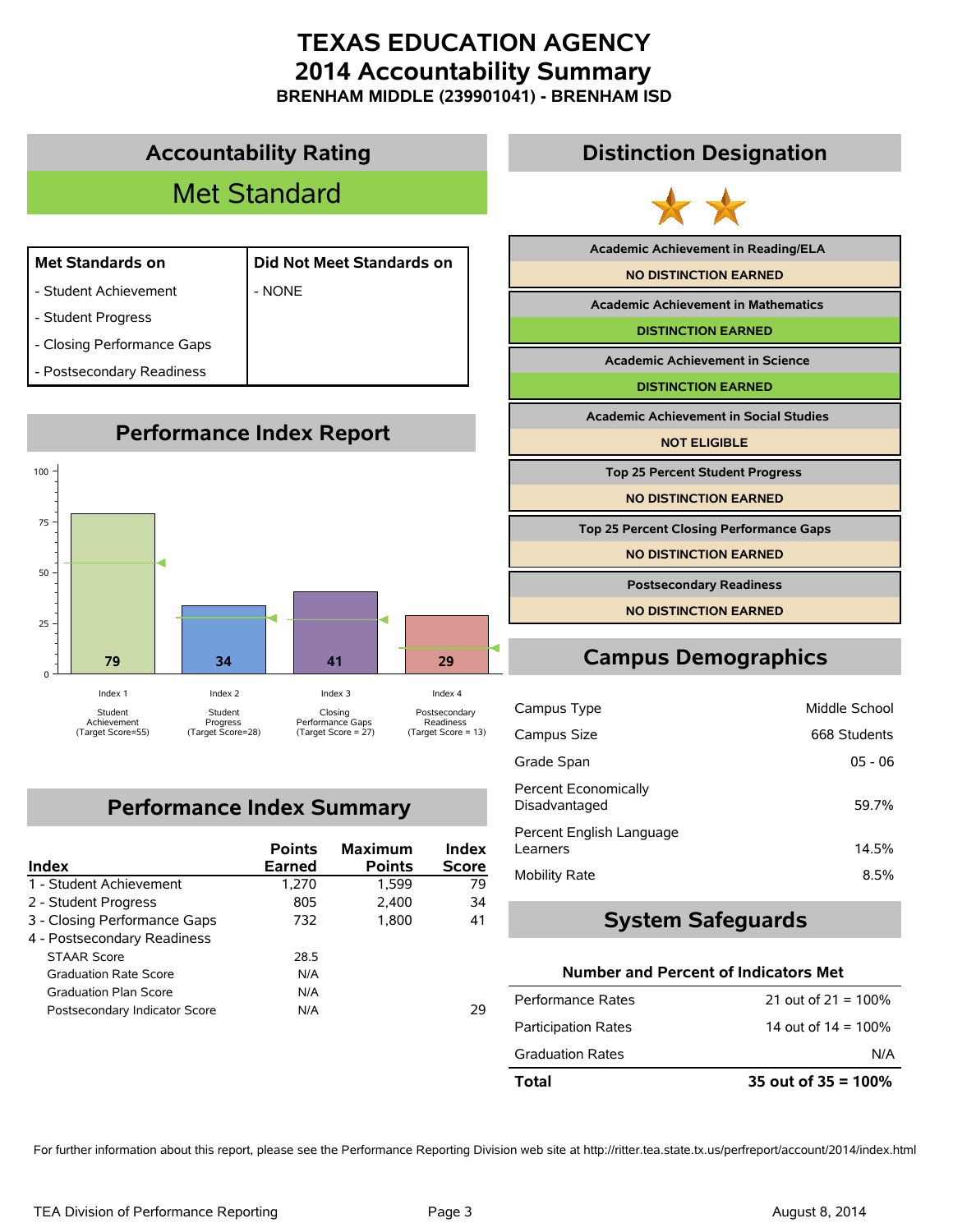**BRENHAM J H (239901042) - BRENHAM ISD**



### **Performance Index Summary**

| Index                         | <b>Points</b><br>Earned | <b>Maximum</b><br><b>Points</b> | Index<br><b>Score</b> |
|-------------------------------|-------------------------|---------------------------------|-----------------------|
| 1 - Student Achievement       | 1,955                   | 2.574                           | 76                    |
| 2 - Student Progress          | 900                     | 2,400                           | 38                    |
| 3 - Closing Performance Gaps  | 985                     | 3.000                           | 33                    |
| 4 - Postsecondary Readiness   |                         |                                 |                       |
| <b>STAAR Score</b>            | 34.8                    |                                 |                       |
| <b>Graduation Rate Score</b>  | N/A                     |                                 |                       |
| <b>Graduation Plan Score</b>  | N/A                     |                                 |                       |
| Postsecondary Indicator Score | N/A                     |                                 | 35                    |

| <b>Academic Achievement in Reading/ELA</b>     |  |
|------------------------------------------------|--|
| <b>DISTINCTION EARNED</b>                      |  |
| <b>Academic Achievement in Mathematics</b>     |  |
| <b>NO DISTINCTION EARNED</b>                   |  |
| <b>Academic Achievement in Science</b>         |  |
| <b>NO DISTINCTION EARNED</b>                   |  |
|                                                |  |
| <b>Academic Achievement in Social Studies</b>  |  |
| <b>NO DISTINCTION EARNED</b>                   |  |
| <b>Top 25 Percent Student Progress</b>         |  |
| <b>NO DISTINCTION EARNED</b>                   |  |
| <b>Top 25 Percent Closing Performance Gaps</b> |  |

| Campus Type                           | Middle School |
|---------------------------------------|---------------|
| Campus Size                           | 767 Students  |
| Grade Span                            | $07 - 08$     |
| Percent Economically<br>Disadvantaged | 53.2%         |
| Percent English Language<br>Learners  | 8.9%          |
| Mobility Rate                         | 7.4%          |

#### **System Safeguards**

#### **Number and Percent of Indicators Met**

| Total                      | 41 out of $47 = 87%$   |
|----------------------------|------------------------|
| <b>Graduation Rates</b>    | N/A                    |
| <b>Participation Rates</b> | 14 out of $14 = 100\%$ |
| Performance Rates          | 27 out of $33 = 82\%$  |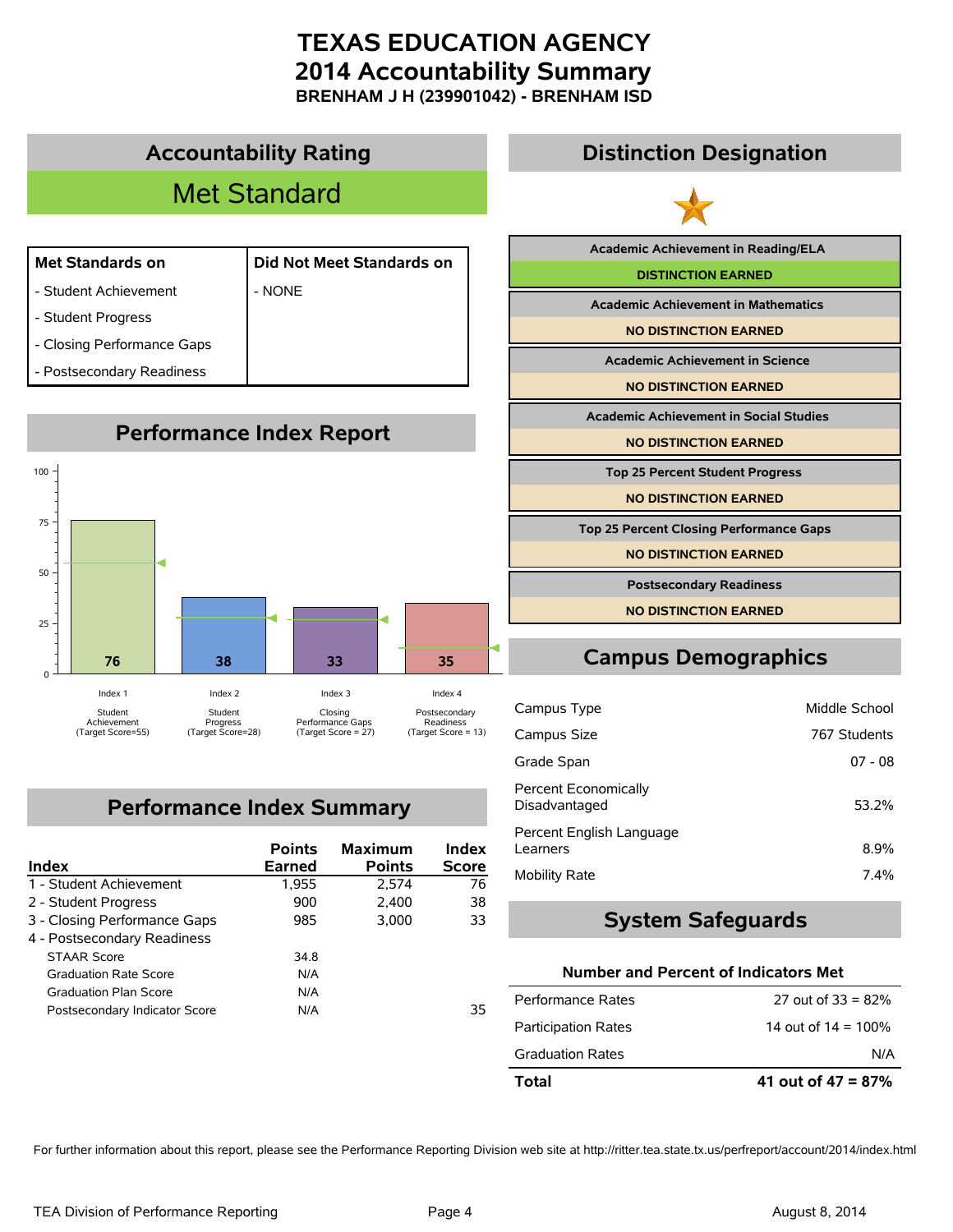**ALTON EL (239901101) - BRENHAM ISD**

### **Accountability Rating**

## Improvement Required

| <b>Met Standards on</b>    | Did Not Meet Standards on |
|----------------------------|---------------------------|
| - Student Achievement      | - Postsecondary Readiness |
| - Student Progress         |                           |
| - Closing Performance Gaps |                           |
|                            |                           |



### **Performance Index Summary**

| Index                         | <b>Points</b><br><b>Earned</b> | <b>Maximum</b><br><b>Points</b> | Index<br><b>Score</b> |
|-------------------------------|--------------------------------|---------------------------------|-----------------------|
| 1 - Student Achievement       | 198                            | 360                             | 55                    |
| 2 - Student Progress          | 487                            | 1,200                           | 41                    |
| 3 - Closing Performance Gaps  | 462                            | 1.600                           | 29                    |
| 4 - Postsecondary Readiness   |                                |                                 |                       |
| <b>STAAR Score</b>            | 8.0                            |                                 |                       |
| <b>Graduation Rate Score</b>  | N/A                            |                                 |                       |
| <b>Graduation Plan Score</b>  | N/A                            |                                 |                       |
| Postsecondary Indicator Score | N/A                            |                                 | 8                     |

| Academic Achievement in Reading/ELA            |
|------------------------------------------------|
| <b>NO DISTINCTION EARNED</b>                   |
| <b>Academic Achievement in Mathematics</b>     |
| <b>NO DISTINCTION EARNED</b>                   |
| <b>Academic Achievement in Science</b>         |
| <b>NOT ELIGIBLE</b>                            |
| <b>Academic Achievement in Social Studies</b>  |
| <b>NOT ELIGIBLE</b>                            |
| <b>Top 25 Percent Student Progress</b>         |
| <b>NO DISTINCTION EARNED</b>                   |
| <b>Top 25 Percent Closing Performance Gaps</b> |
| <b>NO DISTINCTION EARNED</b>                   |
| <b>Postsecondary Readiness</b>                 |
| <b>NO DISTINCTION EARNED</b>                   |

**Distinction Designation**

## **Campus Demographics**

| Campus Type                           | Elementary   |
|---------------------------------------|--------------|
| Campus Size                           | 479 Students |
| Grade Span                            | $PK - 04$    |
| Percent Economically<br>Disadvantaged | 87.9%        |
| Percent English Language<br>Learners  | 21.1%        |
| Mobility Rate                         | 17.8%        |

#### **System Safeguards**

#### **Number and Percent of Indicators Met**

| Total                      | 18 out of $23 = 78%$   |
|----------------------------|------------------------|
| <b>Graduation Rates</b>    | N/A                    |
| <b>Participation Rates</b> | 10 out of $10 = 100\%$ |
| Performance Rates          | 8 out of $13 = 62\%$   |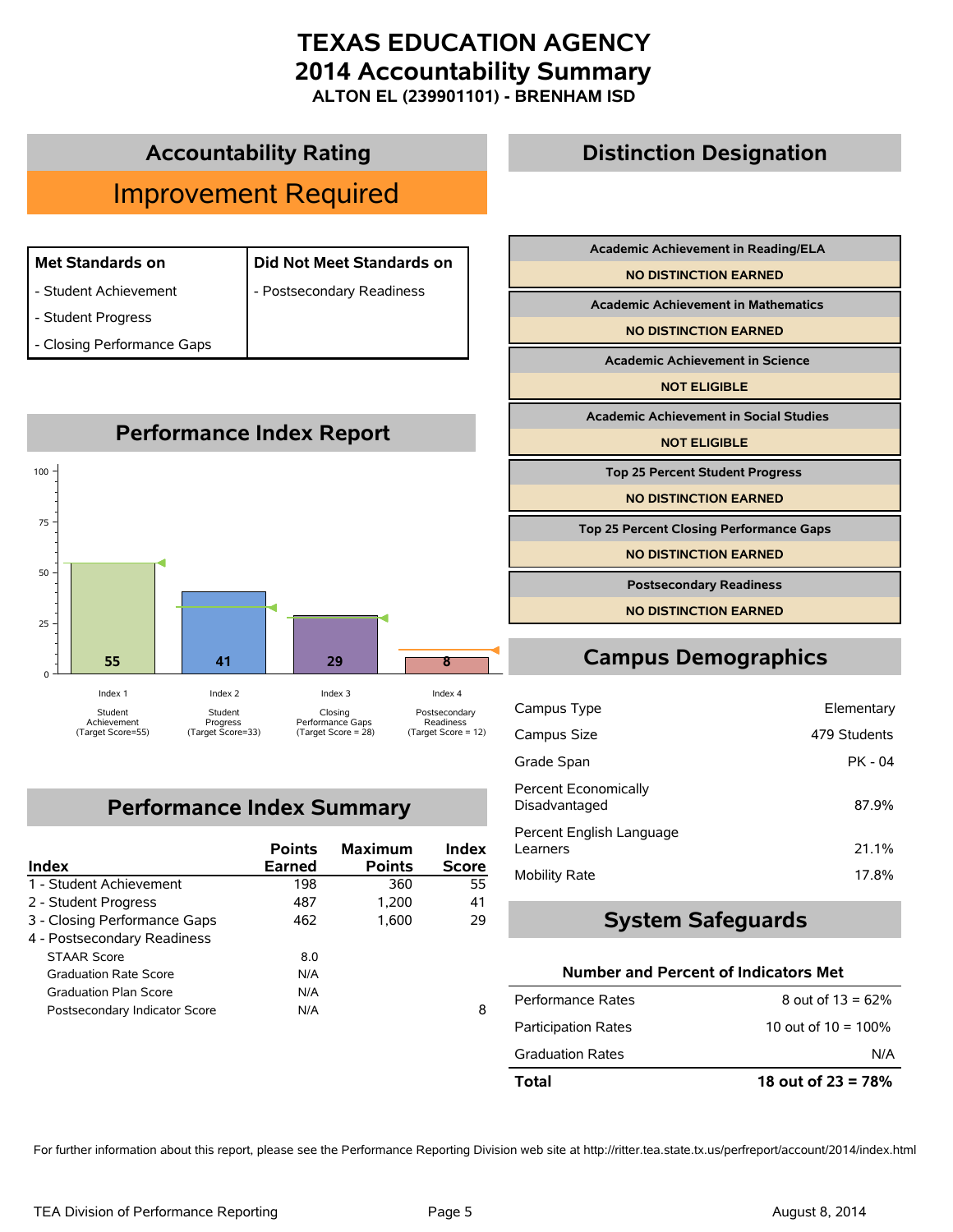**BRENHAM EL (239901102) - BRENHAM ISD**

### **Accountability Rating**

## Met Standard

| <b>Met Standards on</b>     | Did Not Meet Standards on |
|-----------------------------|---------------------------|
| - Student Achievement       | - NONE                    |
| - Student Progress          |                           |
| - Closing Performance Gaps  |                           |
| Destaces adam : Des dinasse |                           |



## **Performance Index Summary**

| Index                         | <b>Points</b><br><b>Earned</b> | <b>Maximum</b><br><b>Points</b> | Index<br><b>Score</b> |
|-------------------------------|--------------------------------|---------------------------------|-----------------------|
| 1 - Student Achievement       | 485                            | 648                             | 75                    |
| 2 - Student Progress          | 528                            | 1.600                           | 33                    |
| 3 - Closing Performance Gaps  | 616                            | 1.600                           | 39                    |
| 4 - Postsecondary Readiness   |                                |                                 |                       |
| <b>STAAR Score</b>            | 24.5                           |                                 |                       |
| <b>Graduation Rate Score</b>  | N/A                            |                                 |                       |
| <b>Graduation Plan Score</b>  | N/A                            |                                 |                       |
| Postsecondary Indicator Score | N/A                            |                                 | 25                    |

## **Academic Achievement in Reading/ELA NO DISTINCTION EARNED Academic Achievement in Mathematics NO DISTINCTION EARNED Academic Achievement in Science NOT ELIGIBLE Academic Achievement in Social Studies NOT ELIGIBLE Top 25 Percent Student Progress NO DISTINCTION EARNED Top 25 Percent Closing Performance Gaps**

**Distinction Designation**

**NO DISTINCTION EARNED**

**Postsecondary Readiness**

**NO DISTINCTION EARNED**

## **Campus Demographics**

| Campus Type                           | Elementary   |
|---------------------------------------|--------------|
| Campus Size                           | 832 Students |
| Grade Span                            | EE - 04      |
| Percent Economically<br>Disadvantaged | 61.9%        |
| Percent English Language<br>Learners  | 13.7%        |
| <b>Mobility Rate</b>                  | $7.7\%$      |

#### **System Safeguards**

#### **Number and Percent of Indicators Met**

| Total                      | 31 out of $32 = 97%$   |
|----------------------------|------------------------|
| <b>Graduation Rates</b>    | N/A                    |
| <b>Participation Rates</b> | 14 out of $14 = 100\%$ |
| Performance Rates          | 17 out of $18 = 94\%$  |

For further information about this report, please see the Performance Reporting Division web site at http://ritter.tea.state.tx.us/perfreport/account/2014/index.html

Postsecondary Readiness